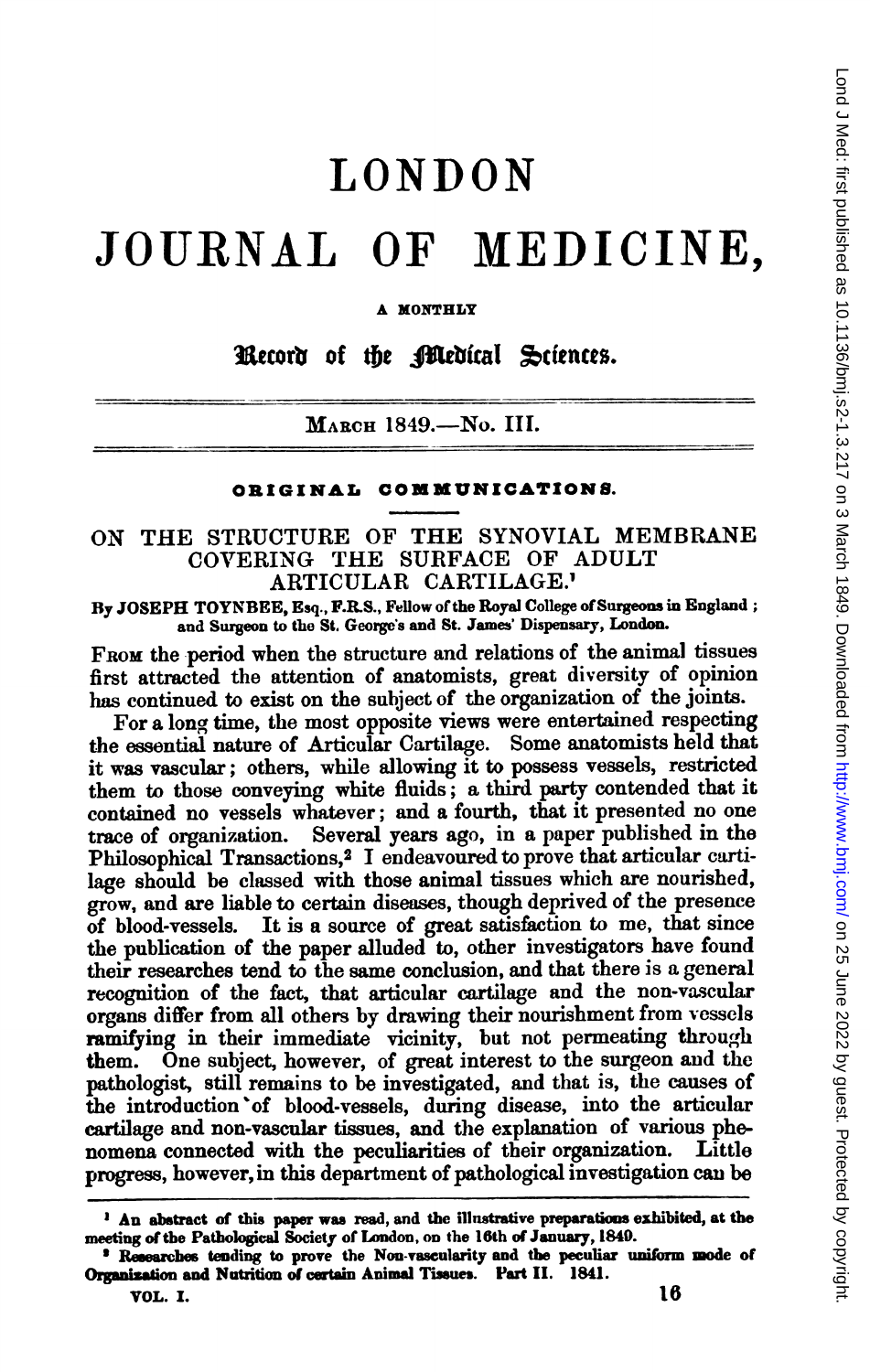expected, until another question, concerning the anatomy of the articulations, lhas been satisfactorily settled. I allude to the relations which subsist between the synovial membrane and articular cartilage; <sup>a</sup> point which has given rise to much diversity of opinion. Bichat affirmed that synovial membrane did cover the surface of articular cartilage; but he appears to have arrived at this conclusion rather by analogical reasoning than<br>by actual demonstration. Sir Benjamin Brodie agrees with the view Sir Benjamin Brodie agrees with the view of Bichat, which his pathological researches tend to corroborate. He says: "where it (the synovial membrane) is reflected over the cartilage, it is thin and readily torn; its existence, however, even here, may be always distinctly demonstrated by a careful dissection."<sup>1</sup> It might be supposed, that by the aid of the microscope, this question would have been decided ere now; this, however, is not the case, for difference of observation has given rise to difference of opinion among<br>microscopical observers. Thus, Henle, writing in Müller's Archives. Thus, Henle, writing in Müller's Archives, in t838, says: " the epithelium is continued in a thinner layer over the articular surfaces of the cartilage, on which it is separated from the cartilage corpuscles by a thin layer of cellular tissue." Professors Todd and Bowman, in their recent valuable work on physiology, make the following statement in opposition to that which has just been quoted:-" It (the synovial membrane) may be traced to the edge of the cartilage; to this, it is very intimately adherent for some little distance, beyond which, it cannot be followed where the cartilage has been exposed to pressure during the motions of the joint." $\tilde{P}$  In the paper, in the Philosophical Transactions, to which reference has been made, I gave the particulars of a dissection of the knee-joint of a feetal calf, where <sup>I</sup> removed the synovial membrane from very nearly the entire surface of the articular cartilage, covering one condyle; to which it was attached by a considerable layer of cellular tissue, containing the ramifications of blood-vessels.

Professors Todd and Bowman do not dispute, that in the fœtus the synovial membrane is continued over the whole of the free surface of the cartilage. It requires, indeed, but a superficial examination to It requires, indeed, but a superficial examination to convince any competent observer of the correctness of that view. The question alone, to which any interest can therefore attach, is what becomes, in adult life, of the synovial membrane which is acknowledged to have covered tbe cartilage in the fœtal period. Is it absorbed, or is it, as some writers have conjectured, worn away by attrition; or does it become incorporated and perfectly l)lended with the cartilage? It appears to me, that not one of these views is correct, and that there is no difflculty in demonstrating, fully and satisfactorily, the persistence of the synovial membrane during every period of life, and its complete envelopement of the free surface of articular cartilage, so long as the latter continues in a healthy condition.

If the synovial membrane, which surrounds the border of adult articular cartilage, be traced to the margin of the latter, it will be found to adhere very firmly; and, should an attempt be made to tear it from the surface of the cartilage, it will often give way; in some parts, how-

<sup>&</sup>lt;sup>1</sup> Pathological and Surgical Observations on the Diseases of the Joints, p. 7. 1836.

<sup>&</sup>lt;sup>2</sup> The Physiological Anatomy and Physiology of Man, p. 127.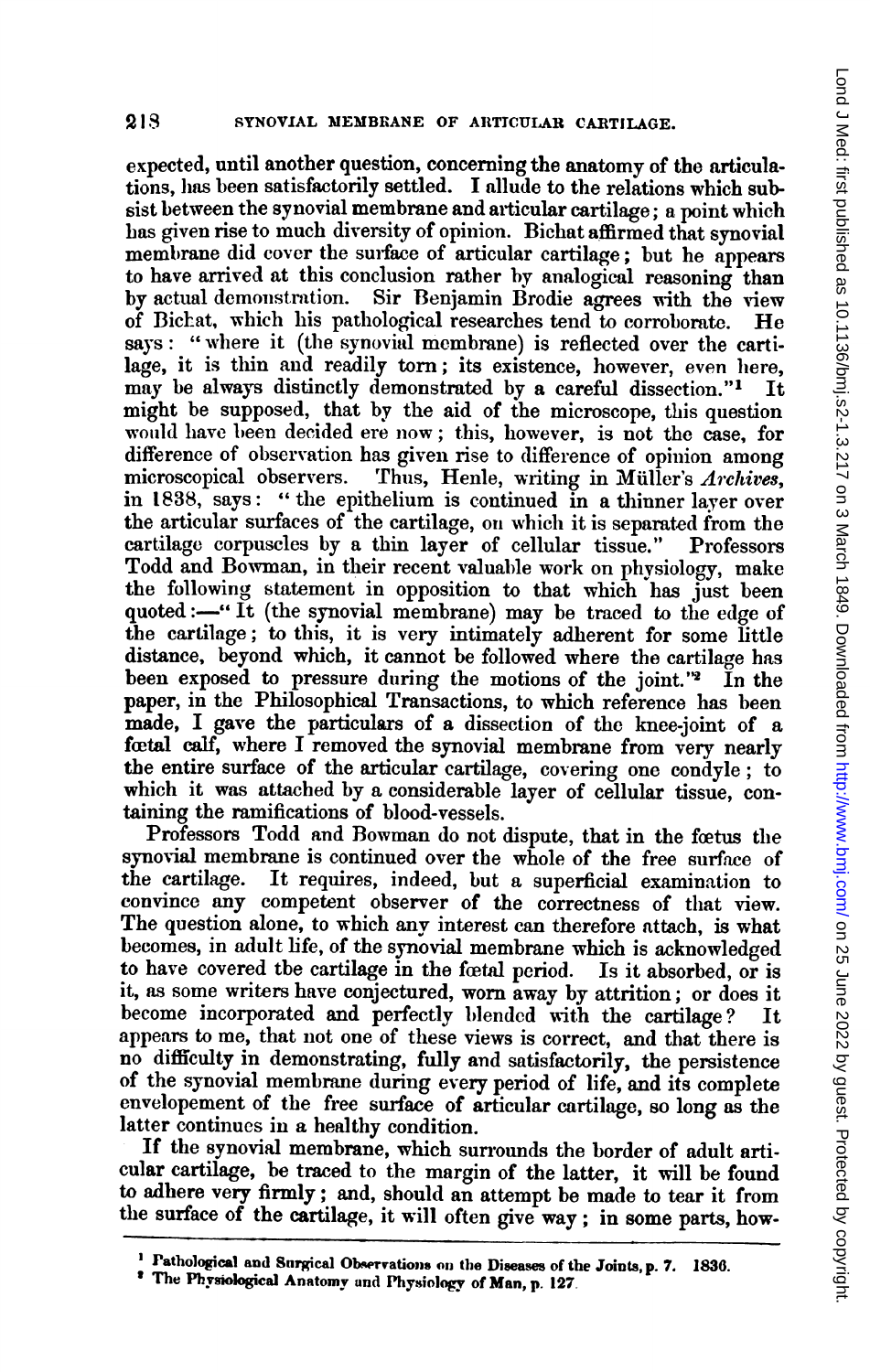ever, and that not unfrequently, a continuation of this synovial membrane will be separated by laceration, in the form of a thin transparent layer, from the surface of the cartilage to the extent of several lines. In some specimens, I have retained this transparent membrane continuous with the thicker and opaque synovial membrane surrounding<br>the cartilage. Another mode of showing the presence of this delicate Another mode of showing the presence of this delicate tissue on the surface of articular cartilage, is to make a very thin flap of the latter, parallel with its surface, and then, by means of a pair of broad-pointed forceps, to draw it gently, but firmly, in the same direction as that of the section. As a general result of this process, it will be found, that a layer of transparent membrane, varying, from two lines to half an inch in length, will peel from the cartilage. A third way of demonstrating the existence of this membrane, is to place a portion of articular cartilage under water, and to scratch its surface with the sharp point of a firm needle till a fine membrane is observed to be lacerated, under which, the needle may be introduced, and by careful manipulation, the adhesions between it and the cartilage may be broken, and considerable portions detached.

The question now to be considered is, whether this fine tissue, so detached, is the synovial membrane? When examined by a magnifying power of 500 diameters, portions of it which have been removed from the circumference of the cartilage, or parts which have not been sub-

jected to much pressure, appear to be translucent, and interspersed throughout with fine filamentous lines, resembling in character areolar tissue. This appearance may be seen in Figure 1. If a portion of the membrane, taken from the central part of the cartilage, be examined with the same magnify-<br>Figure 1.

ing power, scarcely any appearance of this areolar tissue will be detected, and it will be found translucent, with a nearly homogeneous structure.



Adherent to its inner or cartilagesurface, however, numerous fine points

may be observed, as seen in Figure 2, which appear to be particles of cellular tissue that have been lacerated in the process of separating it from the cartilage. Sometimes a portion of Figure 2. the membrane, taken from the central

part of the cartilage, will present but few of the above-described points; but upon its inner surface very shallow depressions will be observed, corresponding exactly in size and shape with the corpuscles of articular cartilage over which they have been placed, and against which they have

been firmly compressed in Fig. 3. In other instances, one or more of the cartilage-corpuscles are torn away, one may be seen to adhere to the inner surface of the membrane in Fig. 3.

The free surface of this membrane is smooth, and presents a very fine polish, to which is owing the glistening  $\overline{F}$  Figure 3.